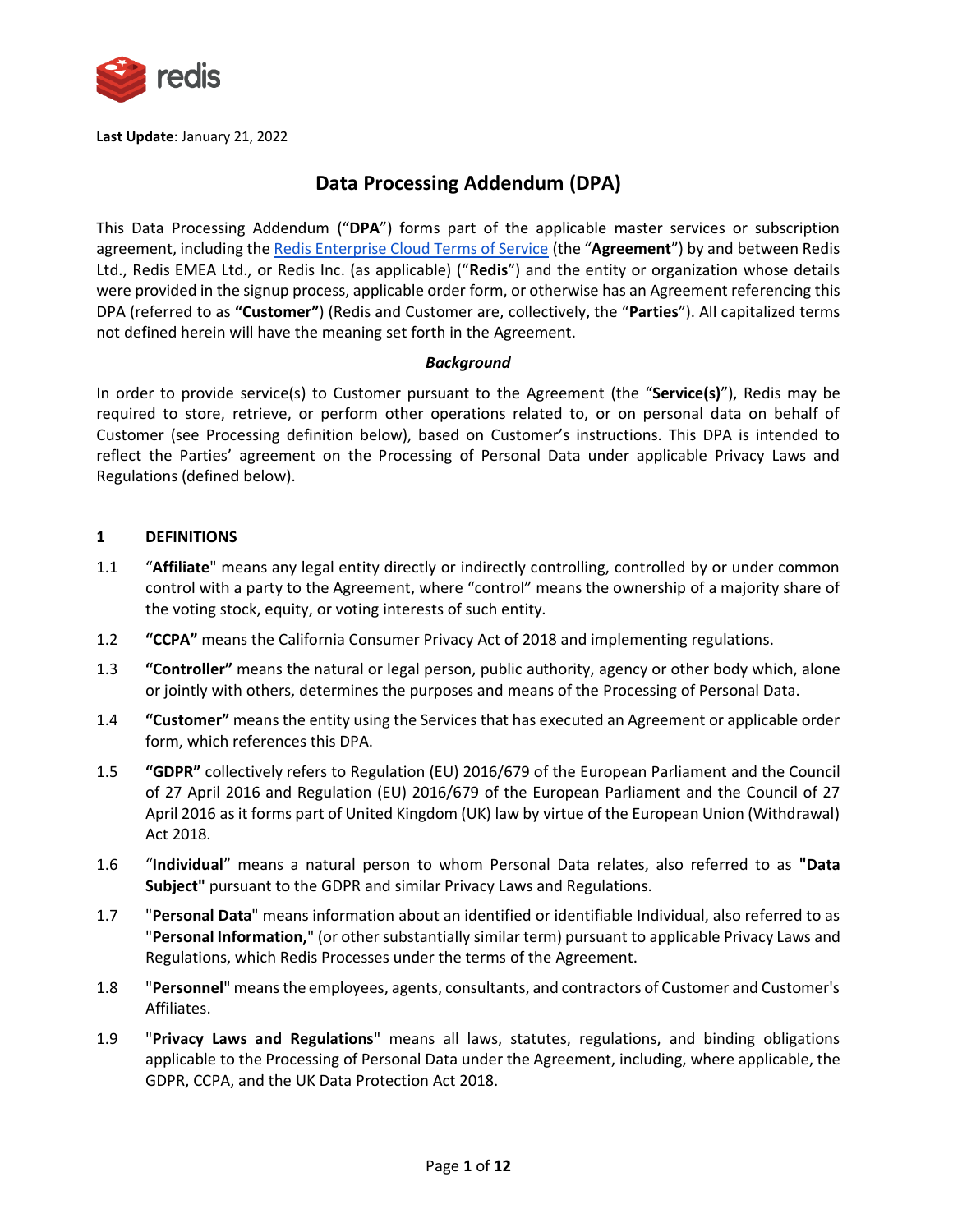

- 1.10 "**Process**", "**Processed**" or "**Processing**" means any operation or set of operations which is performed upon Personal Data, whether or not by automatic means, such as collection, organization, storage, adaptation or alteration, retrieval, consultation, use, disclosure by transmission, dissemination, or otherwise making available, alignment or combination, blocking, erasure or destruction.
- 1.11 "**Standard Contractual Clauses**" or "**SCCs**" mean the standard contractual clauses for the transfer of personal data to third countries pursuant to Commission Implementing Decision (EU) 2021/914 of 4 June 2021, which are available at [this link.](https://ec.europa.eu/info/system/files/1_en_annexe_acte_autonome_cp_part1_v5_0.pdf)
- 1.12 **"Subprocessor(s)"** refers to a third-party service provider(s) that may need to Process Personal Information in the performance of the Service(s) on Customer's behalf. The list of applicable Subprocessors is available at [this link,](https://redis.com/wp-content/uploads/2022/01/redis-subprocessors.pdf) or by visiting <https://redis.com/legal> (the **"Redis Subprocessor List"**). Customer can also obtain a copy of the Redis Subprocessor List by submitting a support ticket.

#### **2 DATA PROCESSING**

2.1 **Scope and Roles**. This DPA applies when Personal Data is Processed by Redis as part of Redis provision of the Service, as further specified in the Agreement and the applicable order form. In this context:

(i) to the extent that the GDPR or other Privacy Laws and Regulations with analogous terms apply to Redis' Processing of Personal Data on behalf of Customer under the Agreement, Redis and applicable Affiliates are the Processor to Customer, who can act either as the controller or processor of Personal Data, as those or analogous terms are defined under applicable Privacy Laws and Regulations; and

(ii) to the extent that the CCPA applies to Redis Processing of Personal Data on behalf of Customer under the Agreement, (a) Customer is the "**Business**" and Redis and applicable Affiliates are the "**Service Provider**" as those terms are defined under the CCPA; (b) Redis will Process Personal Data solely on behalf of Customer and for the specific business purposes set forth in the Agreement; and (c) Redis will not retain, use, disclose, or otherwise Process such Personal Data for any purpose other than for the specific purpose of performing the Service as specified in the Agreement.

2.2 **Instructions for Redis' Processing of Personal Data**. Redis will only Process Personal Data on behalf of and in accordance with Customer's documented instructions including concerning transfers of Personal Data to a third country, unless Redis is required to otherwise Process Personal Data by applicable Privacy Laws and Regulations; in such case, Redis shall inform Customer of that legal requirement before Processing, unless that legal requirement prohibits such information on important grounds of public interest. Redis will promptly inform the Customer if, in its opinion, an instruction infringes applicable Privacy Laws and Regulations.

Customer hereby instructs Redis to Process Personal Data for the following business purposes:

- (i) Processing in accordance with the Agreement and applicable order forms, including, without limitation to provide the Service, and for support, back-up and disaster recovery, cyber security, service operations and control, fraud and service misuse prevention and legal and administrative proceedings; and
- (ii) Processing to comply with other reasonable instructions provided by Customer, where such instructions are consistent with the terms of the Agreement and comply with applicable Privacy Laws and Regulations; and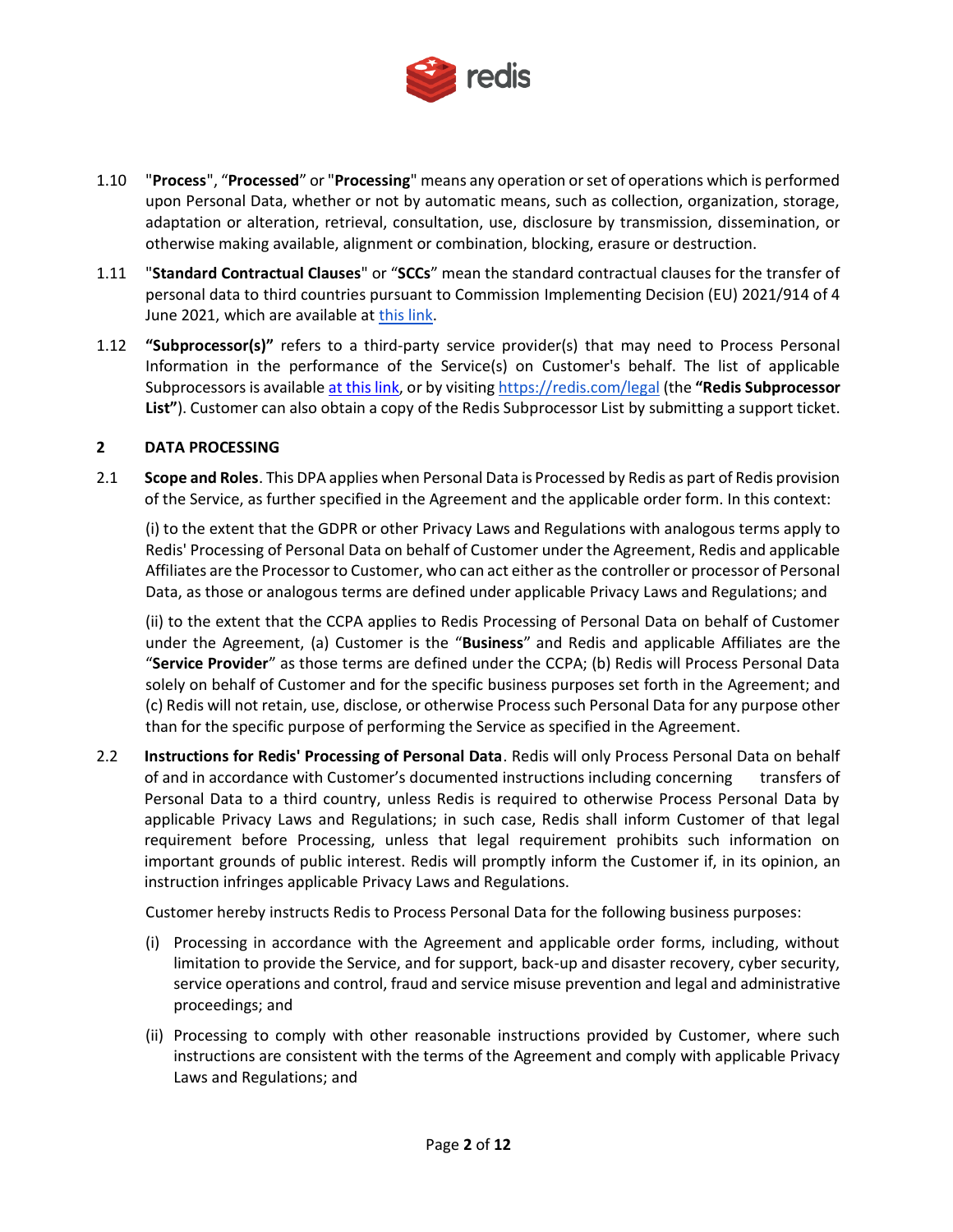

- (iii) Processing outside the scope of this DPA (if any) will require prior written agreement between Redis and Customer on additional instructions for Processing, including agreement on any additional fees Customer will pay to Redis for carrying out such instructions.
- <span id="page-2-0"></span>2.3 **Subject Matter and Duration**. The subject matter and duration of the Processing under this DPA is for the purposes and duration of the Agreement. The nature and purpose of the Processing and the type of Personal Data and categories of Data Subjects about whom Personal Data shall be processed are determined by Customer, based on Customer's use of the Services and the Personal Data that Customer chooses to upload to the Service(s) or otherwise provide to Redis for the purpose of Processing. The categories of Data Subjects may include Customer's employees, staff, vendors, end users, or the Personal Data of any other Individuals whom Customer chooses to provide to Redis under the Agreement.

# **3 NOTICE, CONSENT, AND LAWFUL BASIS**

- 3.1 Customer undertakes to provide all necessary notices to Individuals and receive all necessary permissions and consents and otherwise address any obligations related to the lawful basis for Processing as necessary for Redis to Process Personal Data on Customer's behalf under the terms of the Agreement and this DPA, pursuant to the applicable Privacy Laws and Regulations.
- 3.2 To the extent required under the applicable Privacy Laws and Regulations, Customer will appropriately document the Individuals' notices and consents or other lawful bases on which such Personal Data is Processed.

# **4 RIGHTS OF INDIVIDUALS**

- 4.1 **Requests**. Redis will, to the extent legally permitted, promptly notify Customer if Redis receives a request from an Individual, whose Personal Data is included in Customer's Personal Data, or a request by the Individual's legal guardians, to exercise the right to access, correct, amend, or delete Personal Data related to the Individual, or to exercise such other personal right that the Individual is entitled to pursuant the applicable Privacy Laws and Regulations.
- 4.2 **Assistance**. Taking into account the nature of Processing by Redis and insofar that this is possible, Redis will provide Customer with cooperation and assistance in relation to handling Individuals' requests pursuant to applicable Privacy Laws and Regulations, by providing Customer with access to Customer's Data for the purpose of exercising the applicable individuals' rights. Except if not permitted under the applicable Privacy Laws and Regulations, Customer will reimburse Redis with any costs and expenses related to Redis' provision of such assistance, except for negligible costs.
- 4.3 **Accuracy of Personal Data.** Due to the nature of the Processing, Customer acknowledges and agrees that it is unlikely for Redis to become aware that Personal Data processed is inaccurate. If Redis becomes aware that Customer Data is inaccurate, it will inform Customer. Redis will cooperate with Customer to erase or rectify inaccurate Personal Data.

# **5 ASSISTANCE IN COMPLIANCE**

5.1 At Customer's written request, Redis will assist Customer in complying with Customer's obligations pursuant to Articles 32 to 36 to the GDPR (or other substantially similar obligations under applicable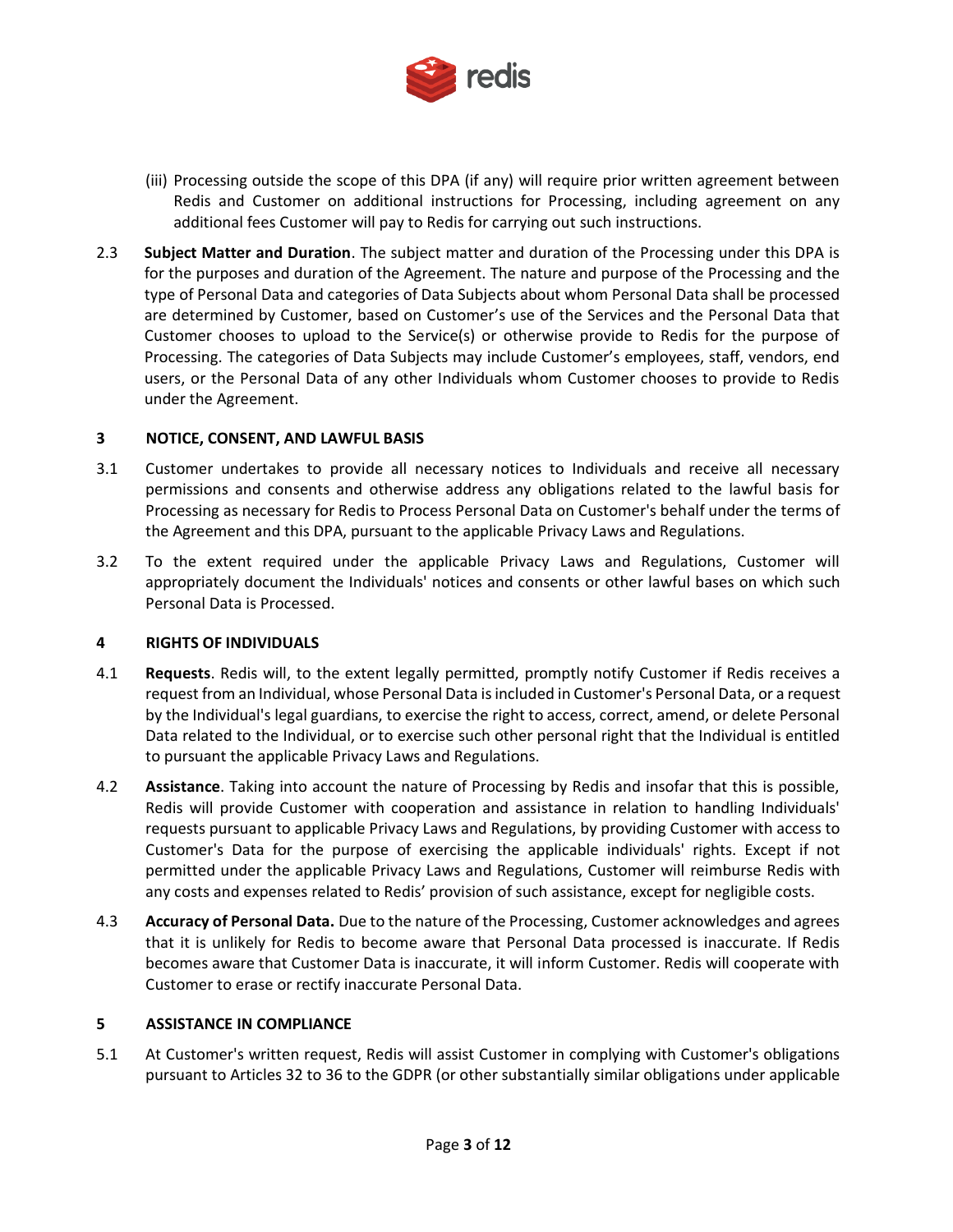

Privacy Laws and Regulations), in relation to the Processing of Customer's Personal Data by Redis, taking into account the nature of Processing and the information available to Redis.

#### **6 REDIS PERSONNEL**

- 6.1 **Limitation of Access**. Redis will ensure that Redis' access to Personal Data is limited to those personnel who require such access to perform the Agreement.
- 6.2 **Confidentiality**. Redis will impose appropriate contractual obligations upon its Personnel engaged in the Processing of Personal Data, including relevant obligations regarding confidentiality, data protection, and data security. Redis will ensure that its Personnel engaged in the Processing of Personal Data are informed of the confidential nature of the Personal Data, have received appropriate training in their responsibilities, and are subject to appropriate confidentiality obligations .

#### **7 AFFILIATES AND THIRD-PARTY SERVICE PROVIDERS**

- 7.1 **Affiliates**. Some or all of Redis' obligations under the Agreement may be performed by Redis Affiliates.
- 7.2 **Subprocessors**. Customer acknowledges and agrees that Redis and Redis' Affiliates respectively may engage Subprocessor(s) in the performance of the Service(s) on Customer's behalf. All Affiliates and Subprocessors to whom Redis transfers Personal Data to provide the Service on behalf of Customer have entered into written agreements with Redis or such other instruments that bind them by substantially the same material obligations under this DPA.
- 7.3 **Liability**. Redis will be liable for the acts and omissions of its Affiliates and Subprocessors to the same extent that Redis would be liable if performing the Service of each Affiliate or Subprocessor directly, under the terms of the Agreement.
- 7.4 **Objection**. To ensure compliance with applicable Privacy Laws and Regulations, Customer may object to any engagement by Redis with a new Subprocessor to Process Customer Personal Data on Customer's behalf, within ten (10) business days following Redis' updating the online list of Subprocessors or otherwise providing notice to Customer of its engagement with the new Subprocessor. Customer agrees that any objection will be based on a reasonable and detailed reason. If Customer sends Redis a written objection to the new Subprocessor in accordance with the provisions of this section, Redis will make commercially reasonable efforts to provide Customer the same level of Service without using the new Subprocessor to Process Customer Personal Data. Nothing in this section prejudices the Parties' rights and obligations under the Agreement.

# **8 ONWARD AND CROSS-BORDER TRANSFER**

8.1 **Transfer to Subprocessors.** All Redis' Subprocessors: (i) are subject to appropriate contractual safeguards (such as the Standard Contractual Clauses); (ii) have executed or undertaken to comply with such other binding instruments, certifications or self-certifications for the lawful transfer of Customer's Personal Data within the European Economic Area, the United Kingdom, or Switzerland to other territories, as required and available under the GDPR or other applicable Privacy Laws and Regulations; or (iii) are established in a country that was acknowledged by the EU Commission or applicable competent authority as providing adequate protection to Personal Data.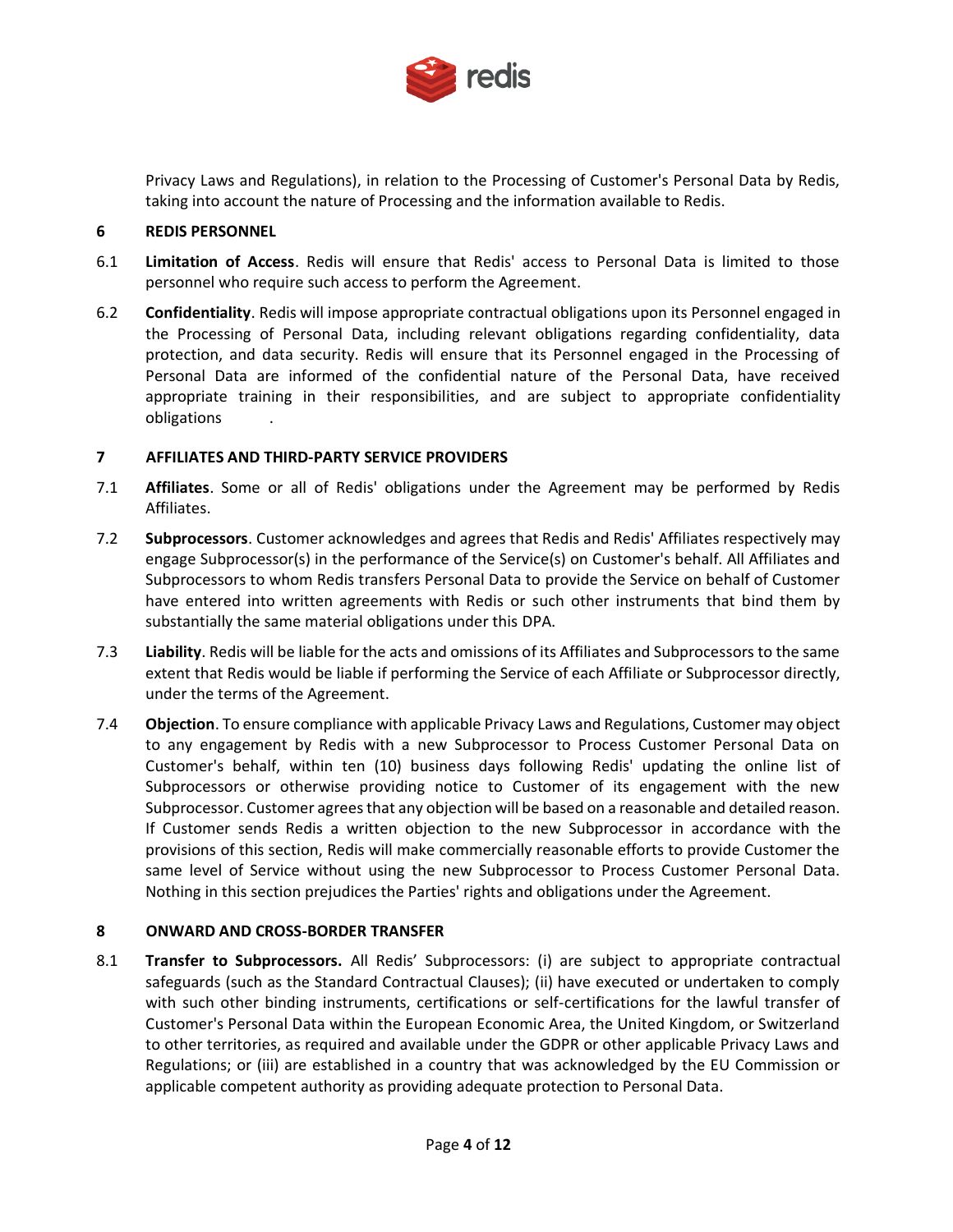

- 8.2 **Location of Data.** Customer may choose to have data hosted in different geographic locations when configuring the Services. If Customer configures the Services in such a way that Personal Data must be transferred between one geographic region to another, the following will apply (as applicable):
- 8.2.1 **Generally.** Where (i) Customer transfers Personal Data within the European Economic Area, the United Kingdom, or Switzerland to Redis (where such transfer includes Personal Data subject to the GDPR), and (ii) Redis will be Processing such Personal Data in a country that (a) is not subject to an adequacy decision of the EU Commission and (b) does not provide an adequate level of protection within the meaning of applicable Privacy Laws and Regulations[, Attachment 1](#page-9-0) to this DPA will apply.
- 8.2.2 **United Kingdom; Switzerland.** [Attachment 2](#page-11-0) to this DPA applies to the extent that the Customer is within the territorial scope of the applicable Privacy Laws and Regulations of either the United Kingdom or Switzerland.
- 8.2.3 **Israel.** Transfers of Personal Data within the EU to Israel, to the extent applicable, are made in accordance with the EU Commission decision 2011/61/EU of January 31, 2011, on the adequate protection of Personal Data by the State of Israel regarding automated processing of Personal Data.
- 8.2.4 **Adequacy Decision.** If the European Commission adopts a new adequacy decision, determining on the basis of Article 45 of the GDPR, that a jurisdiction outside of the EU offers an adequate level of protection, and such decision is published to the European Commission's [website at this link,](https://ec.europa.eu/info/law/law-topic/data-protection/international-dimension-data-protection/adequacy-decisions_en) Redis and Customer agree that this decision may be used as a transfer mechanism for the applicable jurisdiction.

# **9 INFORMATION SECURITY**

- 9.1 **Controls**. Redis will maintain administrative, physical and technical safeguards for the protection of the security, confidentiality and integrity of Customer's Personal Data based on industry standard information security measures (**"TOMs"**). Redis will regularly review and monitor compliance with these TOMs. The TOMs will, taking into account the nature, scope, context, and purposes of the Processing activities, be designed to protect against unauthorized or unlawful Processing, alteration, accidental destruction, or unauthorized access or disclosure of Personal Data. No material decrease in the overall security of the TOMs for the Service(s) will occur during the term of the Agreement. The TOMs can be requested by following the applicable support process or retrieved from [https://redis.com/legal/.](https://redis.com/legal/)
- 9.2 **Policies and Audits**. Redis uses external auditors to verify the adequacy of its security measures. The internal controls of the Service are subject to periodic testing by such auditors. Upon Customer's written request at reasonable intervals and subject to confidentiality limitations, Redis will make available to Customer (or to a third-party auditor on Customer's behalf, that is not a Redis competitor and subject to the auditor's execution of Redis' non-disclosure agreement), the then most recent version of Redis' summaries of third-party audit or certification reports. Customer may conduct an audit of Redis' compliance with its obligations under this DPA up to once (1) per year (**"Data Protection and Security Audit"**), provided, however, that any Data Protection and Security Audit is subject to the following cumulative conditions:
	- (i) The Data Protection and Security Audit will be pre-scheduled in writing with Redis, at least sixty (60) days in advance;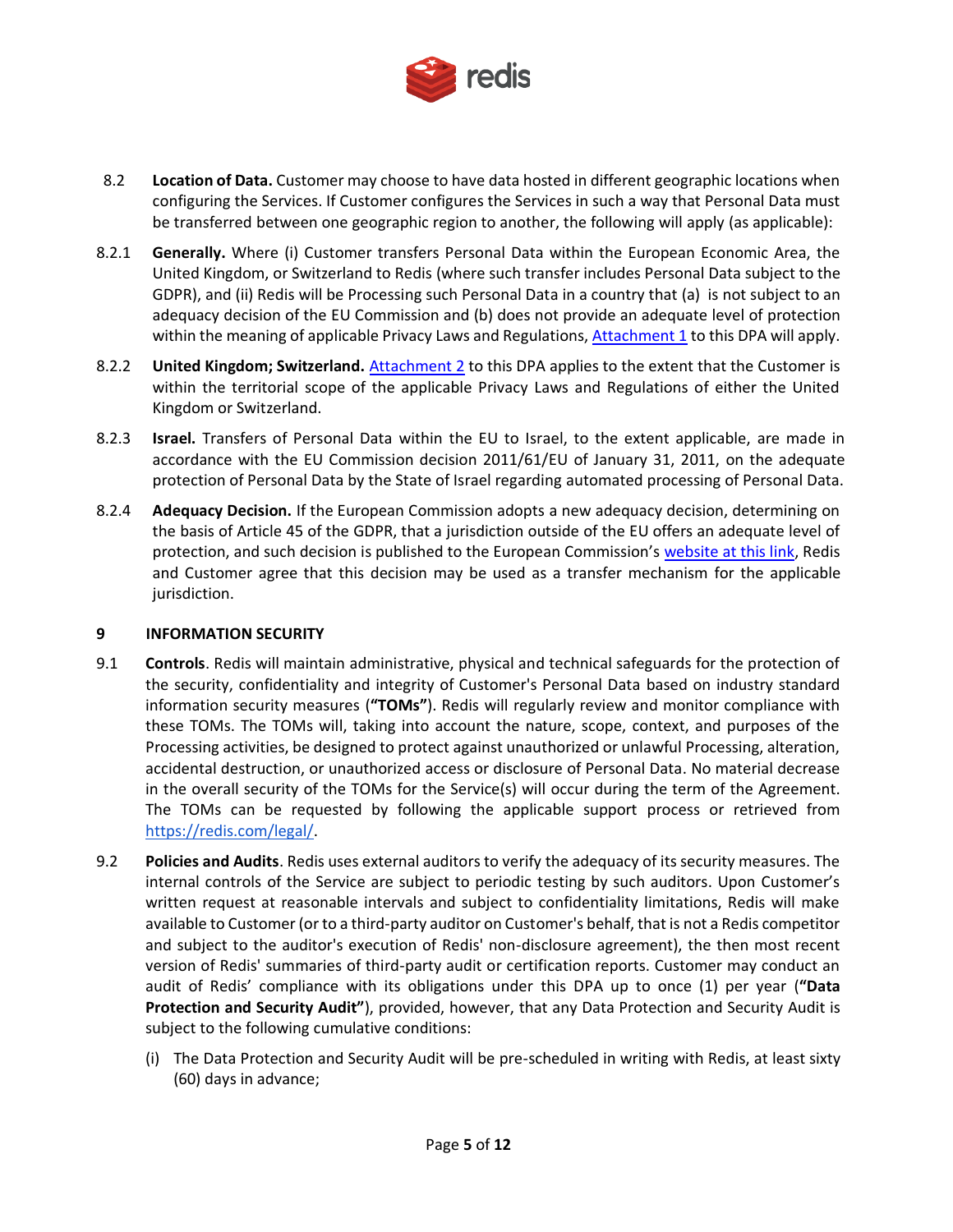

- (ii) All Customer personnel who perform the Data Protection and Security Audit, whether employed or contracted by Customer, will execute Redis' non-disclosure agreement prior to the initiation of the Data Protection and Security Audit, and a third-party auditor will also execute a noncompetition undertaking;
- (iii) Customer will take all necessary measures and verify that the auditors do not access, disclose or compromise the confidentiality and security of non-Customer data on Redis' information and network systems;
- (iv) Customer will take all measures to prevent any damage or interference with Redis and its Affiliates' information and network systems, and to prevent any unreasonable interference with the day-to-day business operations of Redis;
- (v) Customer will bear all costs and assume responsibility and liability for the Data Protection and Security Audit and for any failures or damage caused as a result thereof;
- (vi) Customer will keep the Data Protection and Security Audit results in strict confidentiality, will use them solely for the specific purposes of the Data Protection and Security Audit under this section, will not use the results for any other purpose, or share them with any third party, without Redis' prior explicit written confirmation; and
- (vii) If Customer is required to disclose the Data Protection and Security Audit results to a competent authority, Customer will first provide Redis with a prior written notice, explaining the details and necessity of the disclosure, and will provide Redis with all necessary assistance to prevent the disclosure thereof.
- 9.3 **Customer Configurations.** The Redis Enterprise Cloud Services and Redis Enterprise Software have configurable security options and settings that should be configured by Customer according to the Redis Enterprise security best practices documentation (**"Redis Security Configuration Best Practices"**). The Redis Security Configuration Best Practices for the Redis Enterprise Cloud Services is [available at this link,](https://docs.redis.com/latest/rc/security/) and for Redis Enterprise Software the Redis Security Best Practices ar[e available](https://docs.redis.com/latest/rs/security/)  [at this link.](https://docs.redis.com/latest/rs/security/) Customer agrees and understands that it has been provided with, and is aware of the Redis Security Configuration Best Practices.

# **10 SECURITY BREACH MANAGEMENT AND NOTIFICATION**

- 10.1 **Breach Prevention and Management**. Redis will maintain security incident management policies and procedures and will, to the extent required by applicable law, promptly notify Customer of any unauthorized access to, acquisition of, or disclosure of Customer Personal Data, by Redis, its Affiliates or Personnel of which Redis becomes aware of (a "**Security Incident**").
- 10.2 **Remediation**. Redis will promptly make reasonable efforts to identify and remediate the cause of such a Security Incident.

# **11 DELETION AND RETENTION OF PERSONAL DATA**

11.1 **Data Deletion**. Redis will provide Customer with the ability to remove Customer Personal Data and any copies of the same, during the term of the Agreement or upon or after the termination of the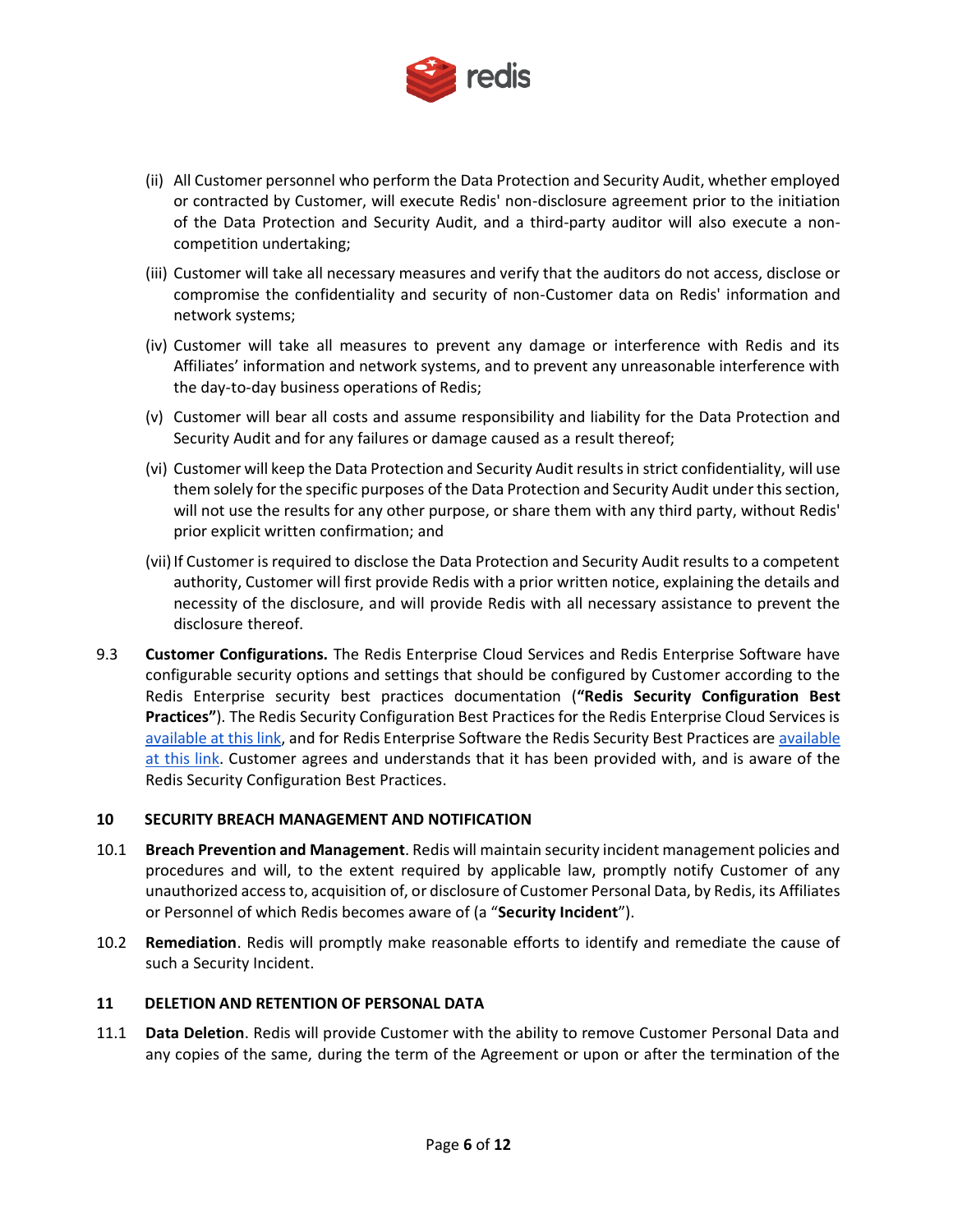

Agreement. By providing such ability, Customer acknowledges that Redis fulfills the data deletion requirement under applicable Privacy Laws and Regulations.

11.2 **Data Retention**. Notwithstanding the above, Customer acknowledges and agrees that Redis may retain copies of certain records, log files and transactional details, as necessary in connection with its routine backup and archiving procedures and to ensure compliance with its legal obligations and its continuing obligations under applicable law, including to retain data pursuant to legal requirements and to use such data to protect Redis, its Affiliates, Personnel, and any person on their behalf in court and administrative proceedings.

# **12 DISCLOSURE TO COMPETENT AUTHORITIES**

- 12.1 Redis may disclose Personal Data if required by law or a subpoena or other judicial or administrative order or if Redis deems the disclosure necessary to protect the safety and rights of any person, or the general public.
- 12.2 Redis undertakes to adopt supplementary measures to protect the Personal Data transferred under the SCCs (whether from the EU, UK, Switzerland or other jurisdiction requiring such supplementary measures) by the Data Exporter (**"SCC personal data"**), in accordance with the requirements of applicable Privacy Laws and Regulations, including by implementing appropriate technical and organizational safeguards, such as encryption or similar technologies, access controls or other compensating controls, to protect SCC personal data against any interference that goes beyond what is necessary in a democratic society to safeguard national security, defense and public security.
- 12.3 In the event that Redis receives a legally binding request for access to the Personal Data by a public authority, Redis will:
	- (i) promptly notify Customer of such request to enable Customer to intervene and seek relief from such disclosure, unless Redis is otherwise prohibited from providing such notice. If Redis is so prohibited:
		- a. It will use its reasonable efforts to obtain the right to waive this prohibition, to communicate as much information as it can, and be able to demonstrate that it did so.
		- b. In the event that, despite having used its reasonable efforts, Redis is not permitted to notify Customer, it will make available general information, on an annual basis, and as allowed by law (such as a transfer impact assessment or other transparency report), concerning the requests it received to the Customer and/or the competent supervisory authority of the Customer.
	- (ii) comply with Redis internal policies governing the disclosure of Personal Data in response to requests from public authorities that conform to this DPA;
	- (iii) not make any disclosures of the Personal Data, to any public authority, that are determined to be massive, disproportionate, and indiscriminate in a manner that it would go beyond what is necessary in a democratic society; and
	- (iv) upon request from the Customer, provide general information on the requests from public authorities it received in the preceding twelve (12) month period relating to the Personal Data.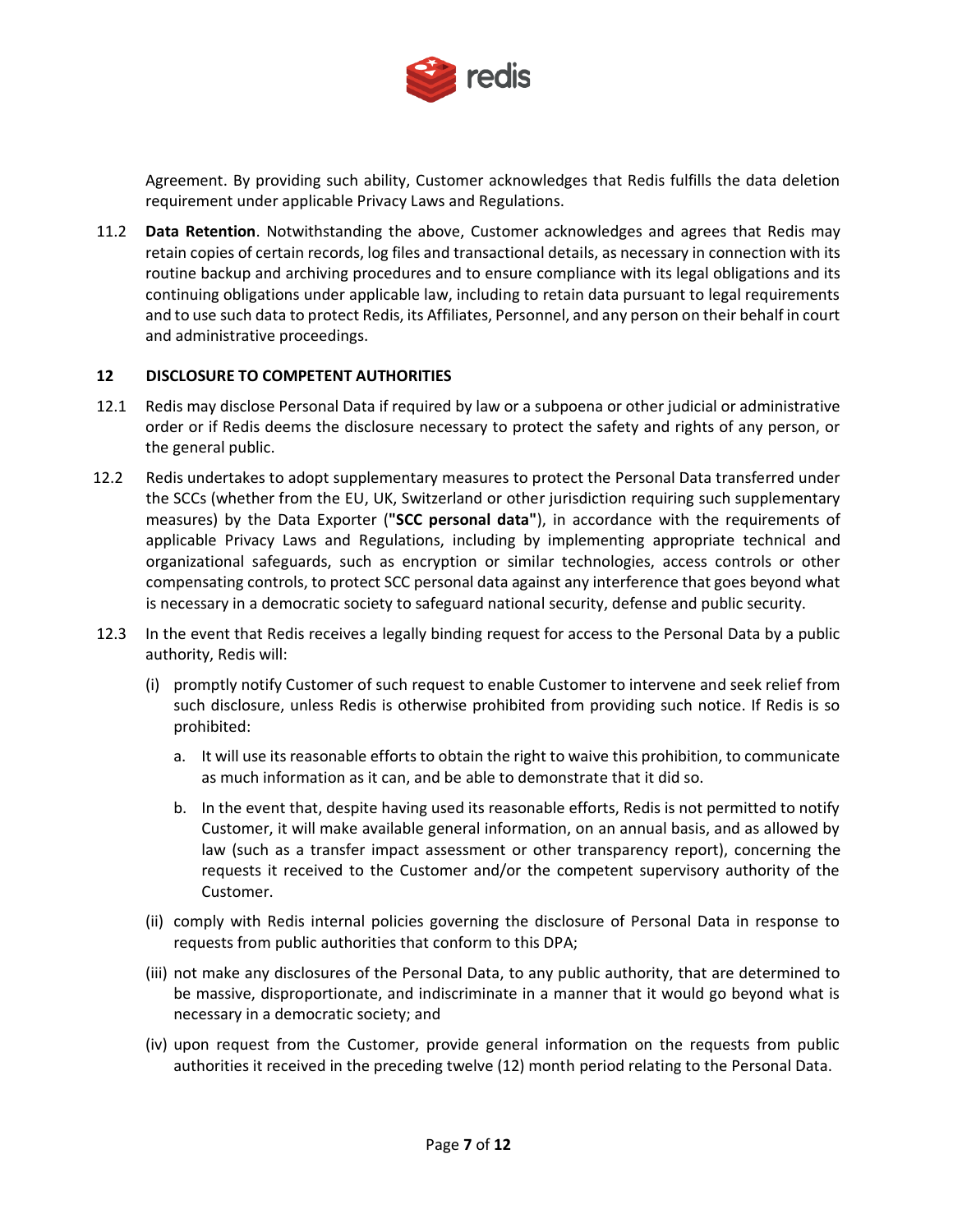

#### **13 TERM**

13.1 This DPA will commence on the same date that the Agreement is effective and will continue until the Agreement is expired or terminated, pursuant to the terms therein.

#### **14 COMPLIANCE**

14.1 Redis' Data Protection Officer and Redis' Compliance team are responsible for ensuring that all relevant Redis' personnel adhere to this DPA. Redis' Data Protection Officer can be reached at: [privacy@redis.com.](mailto:privacy@redis.com)

#### **15 DISPUTE RESOLUTION**

15.1 Each Party will create an escalation process and provide a written copy to the other Party within five (5) business days of any dispute arising out of or relating to this DPA. The escalation process will be used to address disputed issues related to the performance of this DPA, including but not limited to, technical problems. The Parties agree to communicate regularly about any open issues or process problems that require prompt and accurate resolution as set forth in their respective escalation process documentation. The Parties will attempt in good faith to resolve any dispute arising out of or relating to this DPA, before and as a prior condition for commencing legal proceedings of any kind, first as set forth above in the escalation process and next by negotiation between executives who have authority to settle the controversy and who at a higher level of management than the persons with direct responsibility for administration of this DPA. Any Party may give the other Party written notice of any dispute not resolved in the normal course of business. Within two (2) business days after delivery of the notice, the receiving Party shall submit to the other a written response. The notice and the response will include (a) a statement of each Party's position and a summary of arguments supporting that position and (b) the name and title of the executive who will represent that Party and of any other person who will accompany the executive. Within five (5) business days after delivery of the disputing Party's notice, the executives of both Parties shall meet at a mutually acceptable time and place, including telephonically or videographically, and thereafter as often as they reasonably deem necessary, to attempt to resolve the dispute. All reasonable requests for information made by one Party to the other will be honored. All negotiations pursuant to this clause are confidential and will be treated as compromise and settlement negotiations for purposes of applicable rules of evidence.

#### **16 MISCELLANEOUS**

- 16.1 Invalidation by law or court review of one or more of the provisions under this DPA will not affect the remaining provisions. Invalid provisions will be replaced to the extent possible by those valid provisions which achieve essentially the same objectives.
- 16.2 All terms under the Agreement apply to this DPA, except that the terms of this DPA will supersede any conflicting terms under the Agreement. If there is any conflict between the SCCs and the Agreement (including this DPA), the SCCs shall prevail, to the extent the conflict relates to the processing of Customer Personal Data. Any claims against Redis under this DPA shall only be brought by the Customer entity that is a party to the Agreement against the Redis entity that is a party to the Agreement. In no event shall this DPA or any party restrict or limit the rights of any Data Subject or of any competent supervisory authority. Any limitations of liability in the Agreement will apply to this DPA to the fullest extent allowed by law.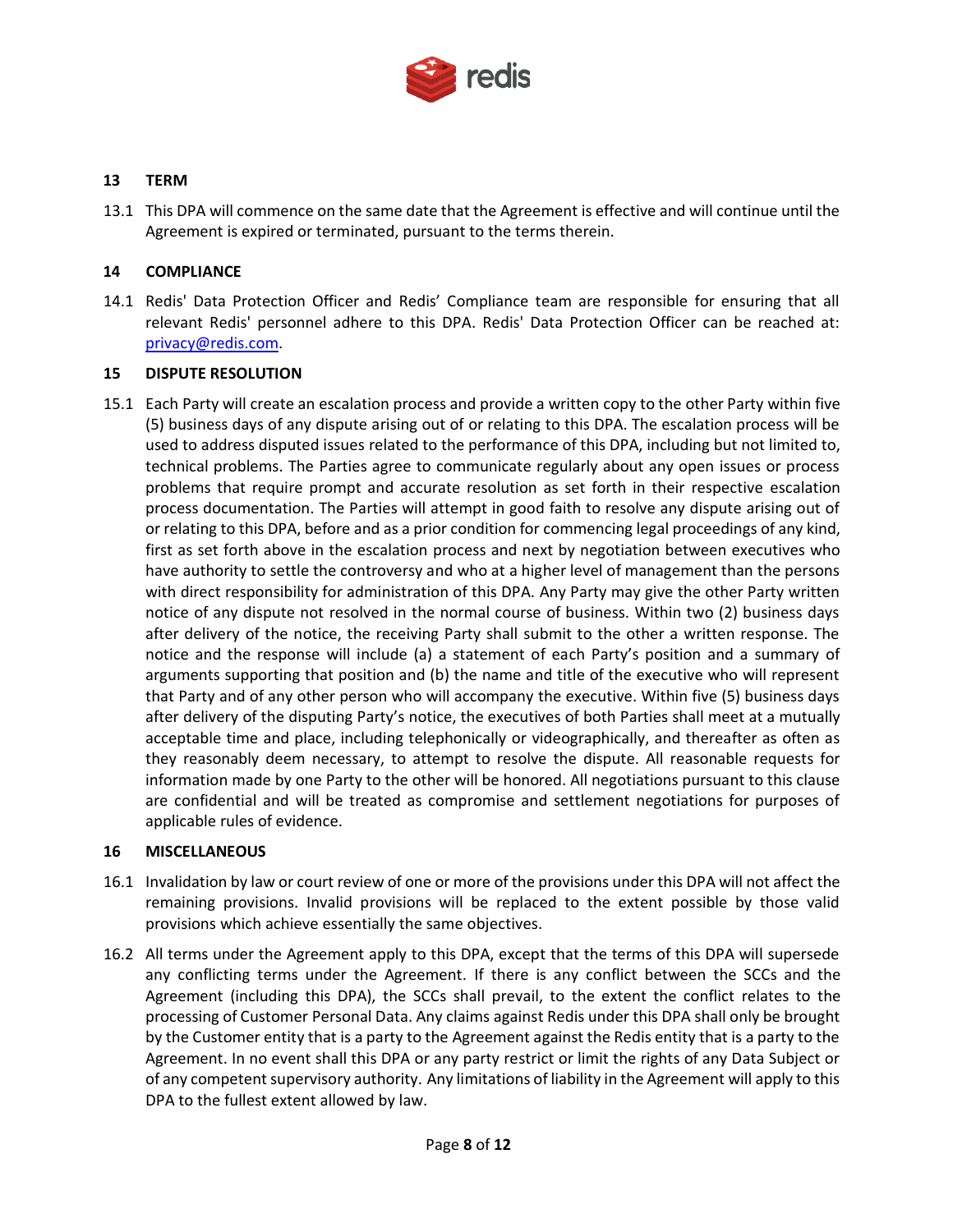

Contents of this DPA :

- **Data Processing Addendum** General Terms
- **Attachment 1** General Data Transfer Provisions
- **Attachment 2** Specific Data Transfer Provisions

**ATTACHMENT 1 BEGINS ON NEXT PAGE**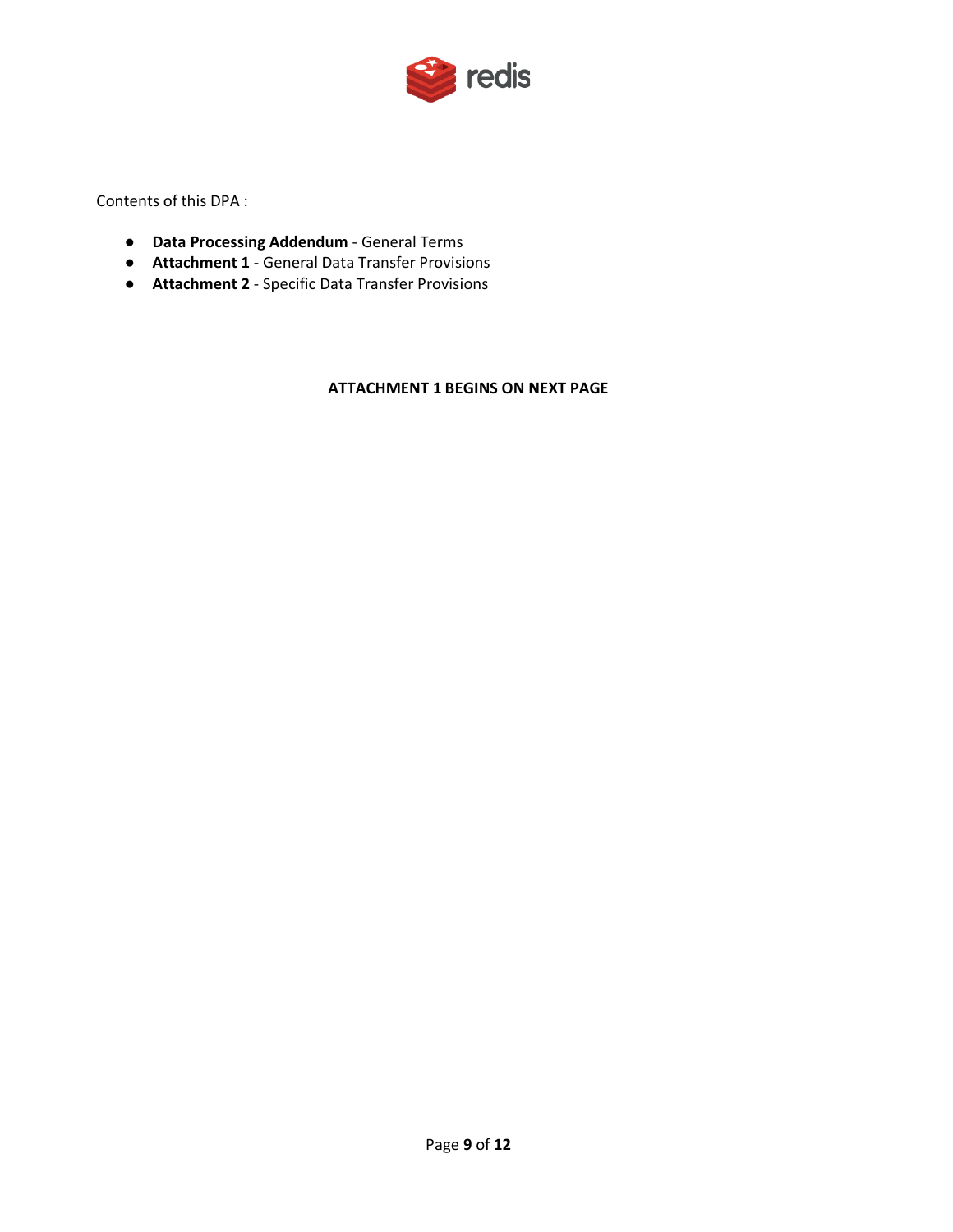

# **ATTACHMENT 1 TO REDIS DATA PROCESSING ADDENDUM (DPA) GENERAL DATA TRANSFER PROVISIONS**

# <span id="page-9-0"></span>**1 DEFINITIONS**

- 1.1 **Generally.** For purposes of these Data Transfer Provisions in this Attachment 1 to the Data Processing Addendum, the following definitions shall apply:
- 1.2 **"Data Exporter"** means Customer and any of its Affiliates and subsidiaries that transfer Customer Personal Data to Data Importer for the purposes specified in the Agreement.
- 1.3 **"Data Importer"** means Redis and any of its Affiliates, Personnel and Subprocessors that will have access to or otherwise process Customer Personal Data, in circumstances where the Personal Data originates from a data subject located in the country at issue, and is processed by Redis, its Affiliate, Personnel or sub-processor outside of that country.
- 1.4 **"Standard Contractual Clauses"** includes, for purposes of this Attachment 1, both *MODULE TWO: Transfer controller to processor* (**"Module 2"**) and, if applicable, *MODULE THREE: Transfer processor to processor* (**"Module 3"**) (referred to jointly as the **"Modules"**) of the Standard Contractual Clauses, as approved by the European Commission and as updated from time to time.

#### **2 PROCESSING DETAILS**

- 2.1 **Generally.** The following provisions apply to all transfers of Personal Data pertaining to Data Subjects located in the European Economic Area, from Data Exporter to Data Importer under this Agreement.
- 2.2 **Modules.** Module 2 will apply in the event that Customer is the controller of the Personal Data being Processed. In the event that Redis is a subprocessor on behalf of Customer as a Processor, Module 3 will apply.
- 2.3 This Section of this Attachment 1 describes the "*Activities relevant to the data transferred under these Clauses*" contained in the Modules:
- 2.3.1 The subject matter, nature, categories, and types of Personal Data subject to Processing or transfer are described in [Section 2.3](#page-2-0) of the DPA above. Further, the descriptions of scope and transfer, described in Section 2 of the DPA above, shall compromise the Description of Transfer for the purposes of Annex I.B of the Appendix of the Standard Contractual Clauses.
- 2.3.2 The duration of the Processing activities are continuous until the lapse or termination of the Agreement.
- 2.3.3 The purpose of the Processing is the provision of the Service(s) to Customer.
- 2.4 The details contained in the [Redis Subprocessor List](https://redis.com/wp-content/uploads/2022/01/redis-subprocessors.pdf) are agreed by the Parties to constitute a description of transfers to applicable Subprocessors. From time to time, Redis may add Subprocessors to this list by providing an update to amend this Support Policy in its sole discretion. Redis will post the amended terms on the Redis website.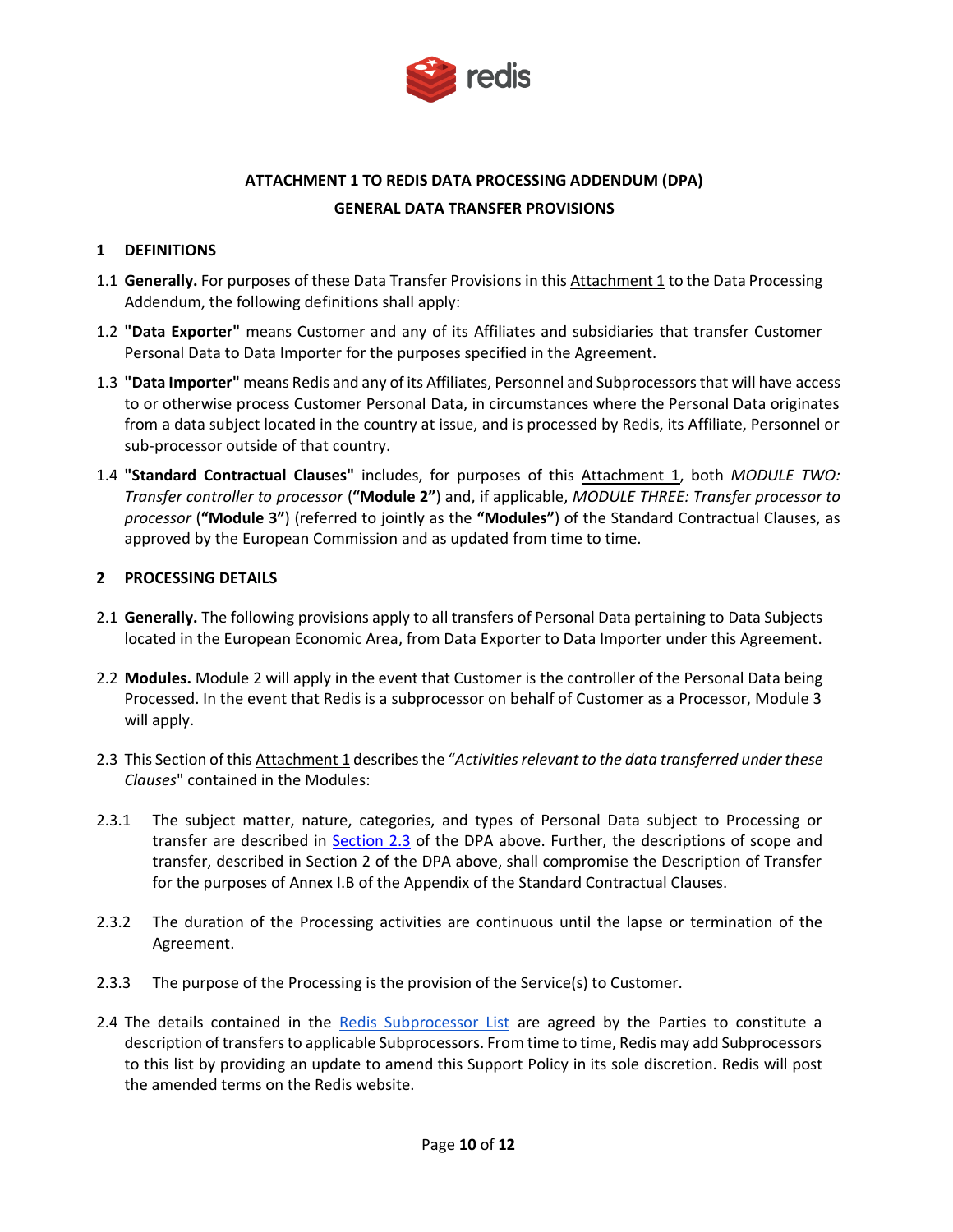

# **3 AMENDMENTS TO THE MODULES**

- 3.1 Module 2 and Module 3 are hereby amended as follows, to the extent allowed by applicable law:
- 3.1.1 Any Clause purporting to allow the admission of contracting parties without mutually executed signed writings will not apply (including but not limited to any optional docking clauses); and
- 3.1.2 The parties agree that this Agreement and DPA are based on the General Written Authorisation concepts relating to subprocessors, and the specified time period for informing the Controller of any intended changes in the subprocessor list is five (5) days in advance, and any optional language requiring Prior Specific Written Authorisation will not apply, except in the case of a mutually executed amendment between Controller and Processor; and
- 3.1.3 Any audit right described in Module 2 or Module 3 shall be satisfied by the audit procedures explicitly described in this DPA, except to the extent officially mandated by Privacy Laws and Regulations; and
- 3.1.4 The Optional language of Clause 11 will not apply; and
- 3.1.5 The first Option in Clause 17 will apply, except as otherwise described in this Attachment 1 or in Attachment 2, and the Standard Contractual Clauses will be governed by the law of the Republic of Ireland; and
- 3.1.6 In Annex I(A) of the Appendix the Data Importer's "Name"; "Address"; "Contact person's name, position and contact details" shall be those details of Redis as defined in this Agreement; and
- 3.1.7 In Annex I (C) of the Appendix: (i) the competent supervisory authority shall be drafted as the supervisory authority which is competent to supervise the activities of the Data Exporter or, (ii) where the Data Exporter is not established in the EEA, the supervisory authority applicable in the EEA country where the data exporter's EU representative has been appointed pursuant to Article 27(1) of the GDPR, or (iii) where the data exporter is not obliged to appoint a representative, the supervisory authority applicable to the EEA country where the Data Subjects relevant to the transfer are located.

**End of Attachment 1**